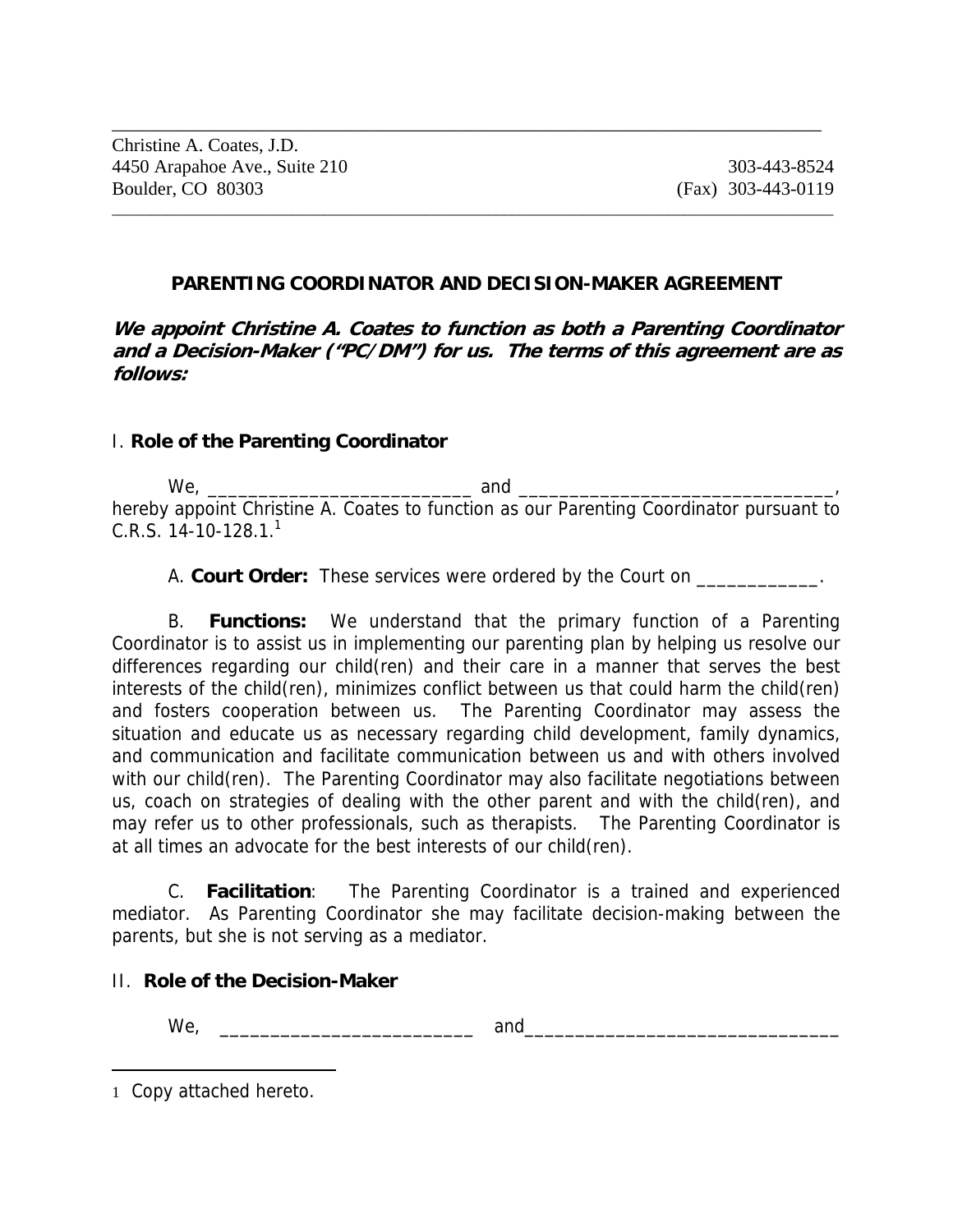hereby appoint Christine A. Coates to function as our Decision-Maker pursuant to C.R.S.  $14 - 10 - 128.3.<sup>2</sup>$ 

A. **Court Order**: These services were ordered by the Court on pursuant to our agreement.

 B. **Functions:** The Decision-Maker shall have binding authority to resolve disputes between us as to implementation or clarification of existing orders concerning our child(ren), including but not limited to disputes concerning parenting time, specific disputed parental decisions, and child support.

 1. Additionally we agree that the Decision-Maker shall have binding authority over the following types of decisions:

 2. We agree that the Decision-Maker shall NOT have decision-making authority over the following types of decisions:

# C. **Decision-Making Process**:

 1. It is our intent to resolve our issues ourselves through facilitated negotiations. In the event that we are unable to reach a mutually satisfactory resolution of the dispute, we ask that Christine A. Coates as Decision-Maker decide the issue and make a decision for us based upon the disclosures, communication, and information we have provided her. Ms. Coates shall let us know when the process shifts from facilitated negotiations to decision-making, whether written statements or other information will be required, what the timetable shall be and what, if any other procedures will be followed prior to Ms. Coates making the decision.

 2. We understand that we will not have a separate meeting in the nature of an "arbitration" hearing.

 3. Ms. Coates and/or either of us may also request the submission of written statements of position and facts to the Decision-Maker. Either of us may then respond in writing to the other party's statement. The Med-Arbiter shall then review the statements and responses, and any additional information from other sources and issue a written decision regarding the issue.

 $\overline{a}$ 

<sup>2</sup> Copy attached hereto.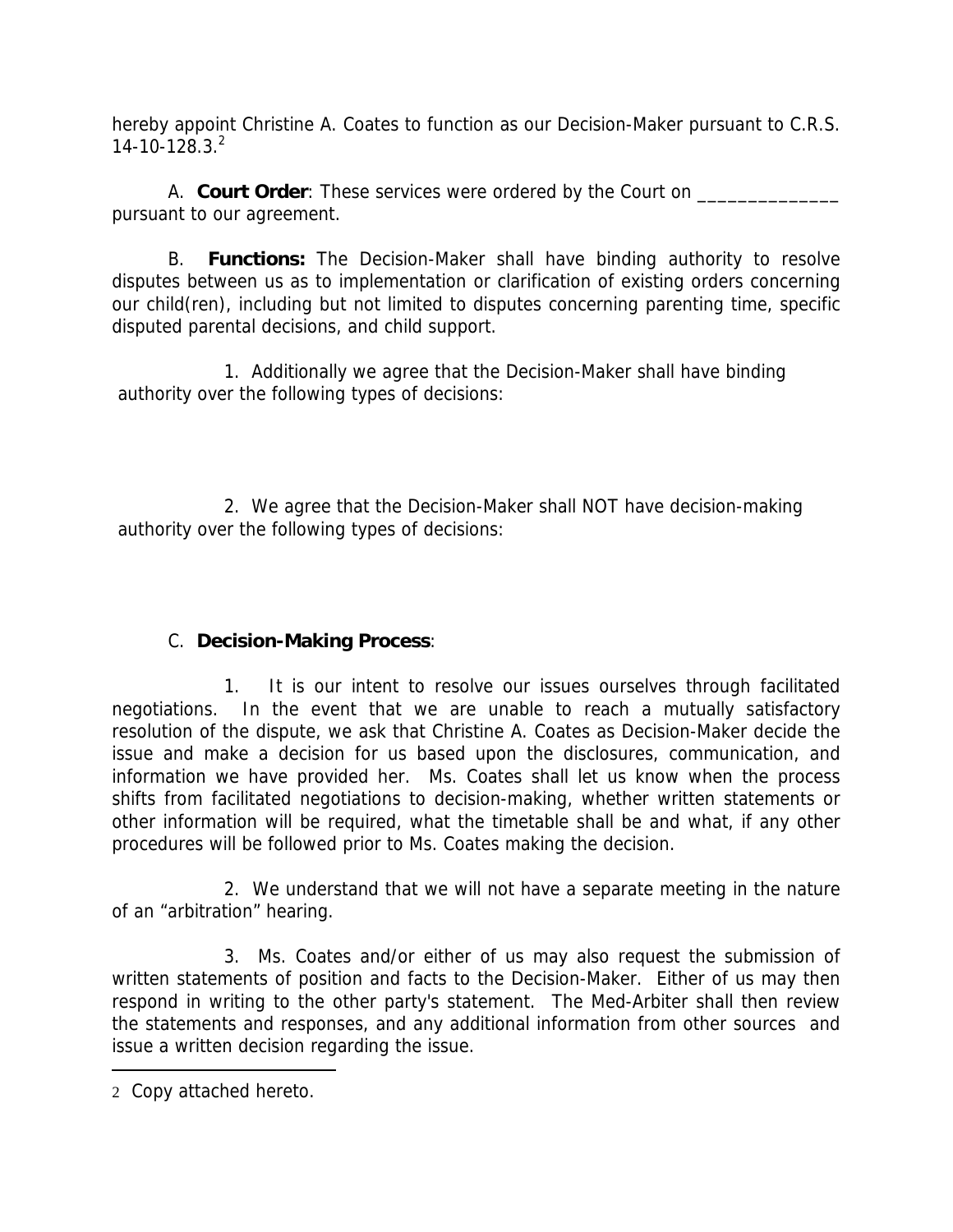4. We understand that unilateral withdrawal or non-participation in the parenting coordination and/or decision-making processes shall not prevent the processes from going forward. The PC/DM shall still perform her court-ordered functions and may make a decision on information received from one of us if the other refuses to participate.

 5. We understand that Ms. Coates' decisions are binding upon us and effective upon issuance pursuant to the provisions of C.R.S. 14-10-128.3.

## D. **Written Decisions**

 1. When Ms. Coates makes a decision for us, she shall issue a decision in writing and deliver a copy to each of us and to our respective attorneys, U.S. mail, postage pre-paid, or by electronic transmission, if requested by us, within 14 days, or at a later date as circumstances may control, from the date of the completion of the session, the receipt of the last written response from a party, or the completion of the DM's consultation with professionals or others.

 2. In most cases, the decision sent to us will be a draft decision prior to filing the final decision with the Court. Any request for correction or modification of a draft decision shall be sent in writing, with a copy to the other parent, within seven (7) days of receipt of the draft decision. Corrections may include misspellings, omissions, typographical errors, miscalculations or requests for different wording of positions or agreements. We understand that Ms. Coates very rarely will change the substance of a decision because she will have given the decision much consideration prior to issuing a written decision. The DM's decision shall be binding upon both parties immediately upon issuance of the draft decision, subject to the issuance of the final decision. The Decision shall be filed with the District Court by the DM within twenty (20) days after the final decision is issued. We also authorize the PC/DM to include any agreements between us in a written decision to be filed with the Court.

 E. **Review of Decision:** We understand that we each have the right pursuant to C.R.S. 14-10-128.3 to request that the Court modify the decision and hold a *de novo* hearing. Any such request must be filed no later than thirty (30) days from the date the final decision is issued.

 F. **Decision-Maker, Not Arbitrator:** Although Ms. Coates is a trained and experienced arbitrator, she is not serving as an arbitrator pursuant to C.R.S. 14-10- 128.5, but as a Domestic Relations Decision-Maker, a role distinct from arbitrator in Colorado, and as such is not subject to the Uniform Arbitration Act, C.R.S. 13-22-201 et seq.

IV. **General Provisions Applying to the Combined Role of the Parenting**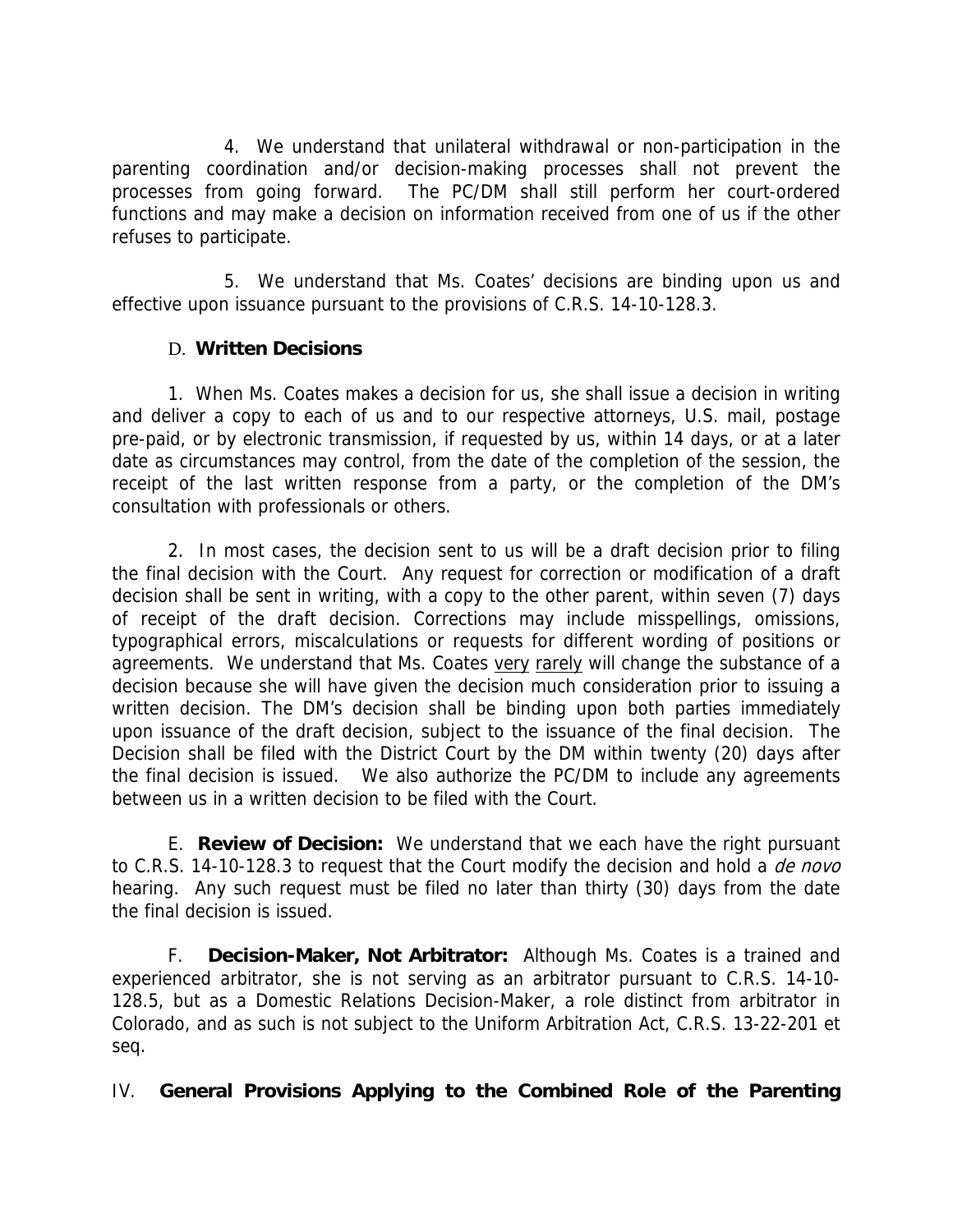## **Coordinator/Decision-Maker ("PC/DM")**

## A. **Confidentiality:**

 1. The PC/DM does not guarantee confidentiality of written and oral communications, negotiations and statements made by the parties in the course of working together. Information provided by the parents, either in discussions with the PC/DM and/or in writing by the parents, will be considered by the PC/DM when serving as Decision-Maker and may be disclosed in her written decisions.

 2. It also is understood that the PC/DM may disclose the following information: (1) she has reason to believe that a child is in need of protection, (2) either parent or another person is in danger of bodily harm, or (3) she learns of the intent to commit a felony.

B. **Legal Advice:** Ms. Coates is a licensed attorney, but she does not offer legal advice, nor does she provide legal counsel. Each parent is advised to retain his/her own attorney in order to be properly counseled about his/her legal interests, rights and responsibilities.

## C. **Appointments:**

 1. Appointments with the PC/DM shall be scheduled at the request of either of us by phone or in person with no written notice required unless we have a Court Order that provides a different process. We agree to make a good faith effort to be available for appointments when requested by the other parent or by Ms. Coates.

 2. We understand that Ms. Coates will use her discretion in choosing whether sessions shall be joint or individual depending upon the nature of the issues and her assessment of the most productive method to achieve the current goals. Ms. Coates will also use her discretion in deciding how to include spouses, stepparents, significant others or relatives in the process.

 3. Telephone conferences will be available upon request. Ms. Coates will use her discretion to require in person meetings if phone conferences are not productive.

## D. **Communication**:

 1. Copies of all correspondence to the PC/DM at any time in the process must be mailed, faxed, e-mailed or hand-delivered to the other party with a "cc: \_\_\_" noted on the correspondence by the same method sent to the PC/DM. Any written correspondence that does not have such notation shall not be read or considered.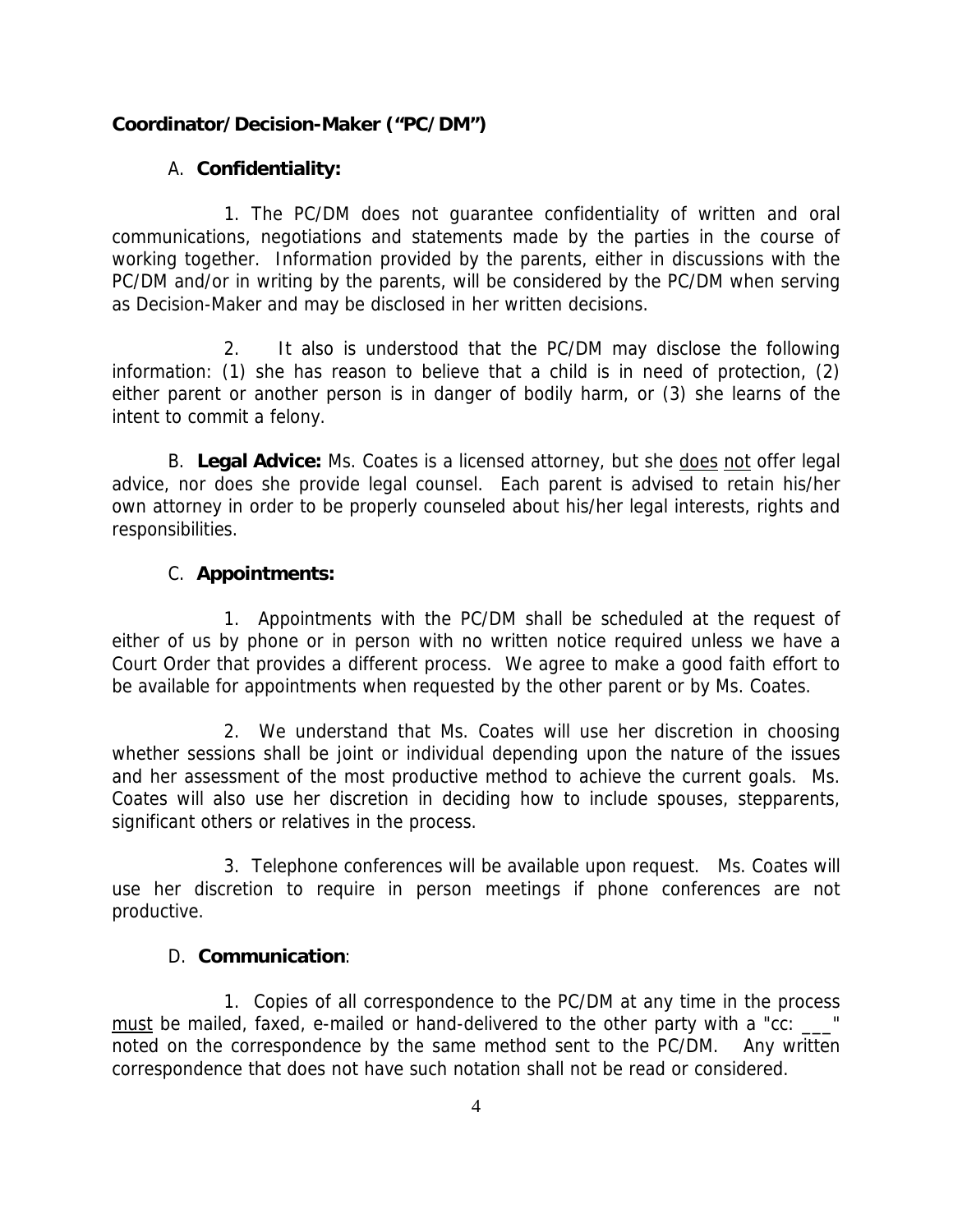2. Because there are times when Ms. Coates may meet or communicate with each of us separately, especially for individual coaching sessions, when a high degree of conflict exists between us, and/or when no contact orders are in effect, we understand that ex parte communications, that is, communications without all parties involved, may occur. Ms. Coates' intention is to conduct fair proceedings, and she shall maintain impartiality toward us. Once an issue has been submitted to Ms. Coates for decision-making, she shall avoid ex parte communication with us on that issue.

### E. **Involvement of PC/DM in Litigation:**

 1. We understand that pursuant to C.R.S. 14-10-128.1 and 128.3 that the PC/DM may not be called to testify as a witness in judicial, administrative or court proceedings between us and that we may not request, subpoena or demand the production of any record, notes, work product or the like of the PC/DM concerning her work with us.

 2. We understand that PC/DM may testify or produce records in an action by the PC/DM to collect fees from one or both of us.

### F. **Collateral Sources of Information:**

 1. We stipulate to the PC/DM consulting with professionals and others who have information about us or our child(ren), such as therapists, parental responsibility evaluators, Child and Family Investigators, school teachers, etc. We agree to sign any necessary releases of information.

 2. We agree that the information received may be considered by the PC/DM in assisting us and in making a decision for us, and that Ms. Coates is not obligated to reveal the details of the information obtained.

G. **Interviewing Children:** The PC/DM is authorized to interview our child(ren) privately in order to ascertain the child(ren)'s needs as to the issues being arbitrated. In conducting such an interview, the PC/DM shall avoid forcing a child to choose between us or otherwise putting a child in the middle of our conflicts.

H. **Time:** The PC/DM is authorized to tell either or both of us if she believes that an inordinate amount of time is being taken by either or both of us in this process. We agree that the amount of time spent on resolving a dispute be in proportion to the nature of the dispute, as determined by the PC/DM.

 I. **Term:** The term of the PC/DM's service shall be a period of \_\_\_\_\_\_ months from the date of the Court Order. At the end of the term, if one of us and/or the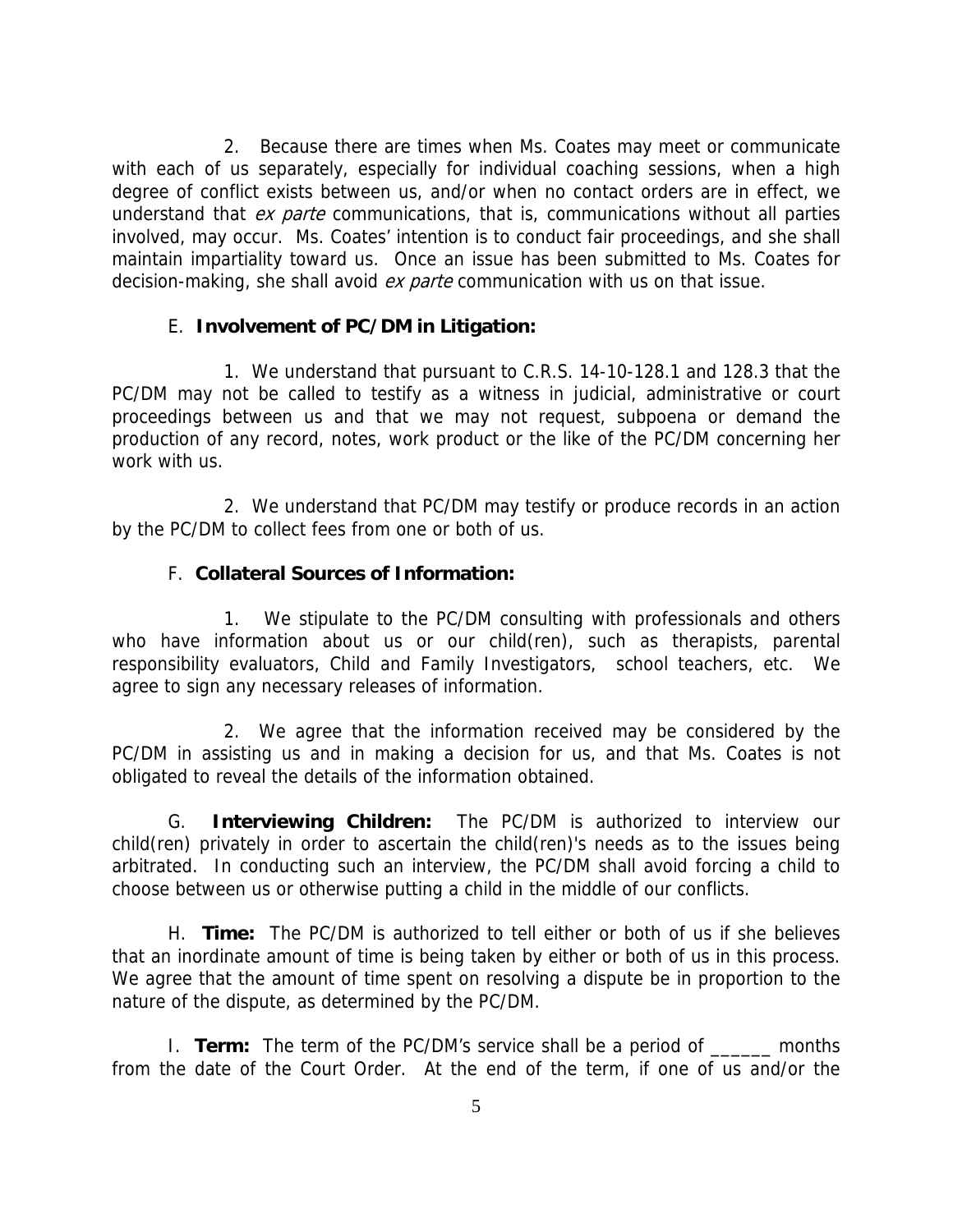PC/DM desires to terminate the professional relationship with the PC/DM, this agreement shall be terminated. The service of the PC/DM may be terminated prior to the end of the term if we both agree that we wish to terminate the PC/DM's service or if the PC/DM requests to withdraw prior to the termination date. A parent or the PC/DM wishing to terminate the professional relationship shall put such request in writing and transmit it by mail to each party to this agreement. If both parties desire and the PC/DM agrees, this agreement shall be renewed for another period of time, up to a period of two years. In the event that the termination date occurs and no one requests an end of the term, the term shall be extended for a term equal to the original term.

 J. **Evening, Weekend and Vacation Coverage**: We understand that Ms. Coates does not ordinarily provide coverage for PC/DM clients when she is away from the office. Parenting coordination is NOT an emergency service. Ms. Coates will not be available before or after office hours (including after noon on Friday), weekends, or while on vacation. It is our responsibility to inform Ms. Coates of any concerns we have in this regard and to be proactive in raising issues and concerns in a timely manner.

K. **Fees:** 

 1. We agree to pay the PC/DM for all of her time and costs in working with us, including time spent reviewing documents and correspondence, meeting with the parents, phone conferences with us, our attorneys, professionals and others, reading and responding to e-mail messages, and deliberation, drafting and issuance of decision, at the rate of **\$\_\_\_\_\_** per hour. We also agree to pay the costs incurred by the PC/DM, including but not limited to long-distance telephone calls, copies, fax charges, etc. This hourly rate will be in effect for at least one year, but after one year from the date of this agreement, Ms. Coates may charge her rate which is in effect at that time.

2. There will be a minimum charge of one-quarter hour per month if Ms. Coates is monitoring e-mail messages between us.

3. Ms. Coates shall bill her time in increments of one-tenth (1/10) of an

hour.

 4. We shall pay the PC/DM's fees and costs in the following manner:  $\bullet$  shall pay  $\bullet$  %, and  $\bullet$  shall pay  $\bullet$  %.

 5. Each of us will pay for the individual time that we spend in person, on the phone, or in electronic communication with the PC/DM.

 6. We understand that in the event we must reschedule or cancel an appointment, unless we notify the PC/DM more than 48 hours prior to the scheduled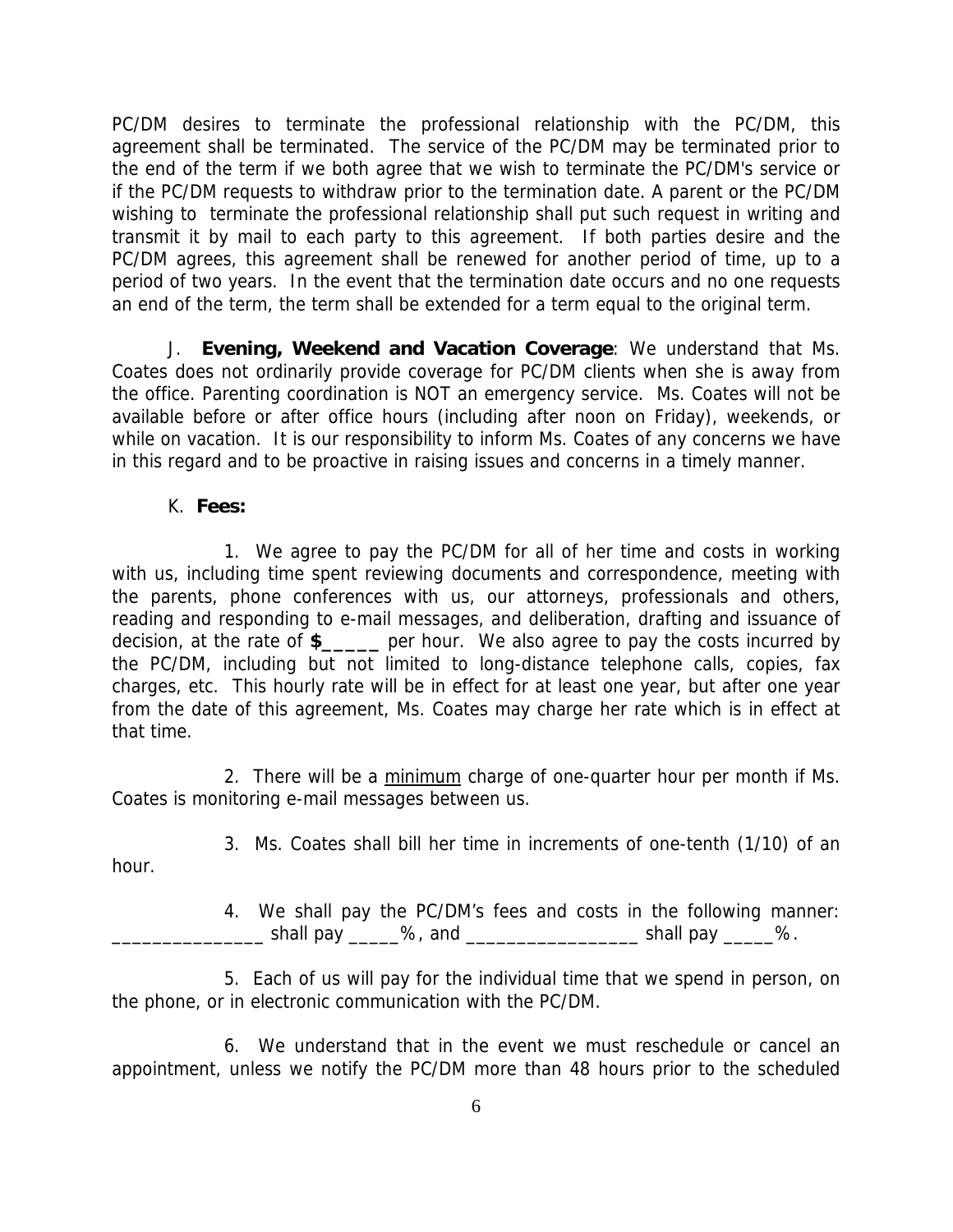appointment, we will be billed for one hour of the PC/DM's time. In the event that one of us does not appear for a scheduled appointment and has not given 48 hours advance notice and the other parent does appear or is prepared to appear, the parent who does not appear shall be responsible for both parents' fees.

 7. Non-payment of fees shall be grounds for the resignation of the PC/DM.

 8. We each shall deposit with the PC/DM a retainer of \$\_\_\_\_ upon the signing of this Agreement. The PC/DM shall only be entitled to any or all of the retainer as she spends time on our case. Each of us shall maintain his/her retainer at the level of \$250 and shall replenish it to that amount as it is depleted below \$250.

### 9. **Accounts past due thirty days will be charged interest at the rate of 1.5% per month compounded monthly (19.6 Annual Percentage Rate).**

 10. The PC/DM shall mail us monthly statements of time spent and fees owed. We agree to pay all fees owed in full within 15 days of receipt of the bill.

 11. We understand that the Court has ordered us to pay Ms. Coates' fees and that she may seek the Court's assistance in collecting fees, if necessary.

# L. **Other Agreements:**

We have carefully reviewed this Agreement and by our signatures below, we acknowledge and agree to all the terms:

\_\_\_\_\_\_\_\_\_\_\_\_\_\_\_\_\_\_\_\_\_\_\_\_\_\_\_\_\_\_\_\_ \_\_\_\_\_\_\_\_\_\_\_\_\_\_\_\_\_\_\_\_\_\_\_\_\_\_\_\_\_\_\_\_\_

\_\_\_\_\_\_\_\_\_\_\_\_\_\_\_\_\_\_\_\_\_\_\_\_\_\_\_\_\_\_\_\_\_\_\_\_\_\_\_\_\_\_\_\_\_\_\_\_\_\_\_\_\_\_\_\_\_\_\_\_\_\_\_\_\_\_\_\_\_\_

example and Date and Date and Date and Date and Date and Date and Date and Date and Date and Date and Date and D

Christine A. Coates, Parenting Coordinator/Decision-Maker Date

pc agrt 9-07.rtf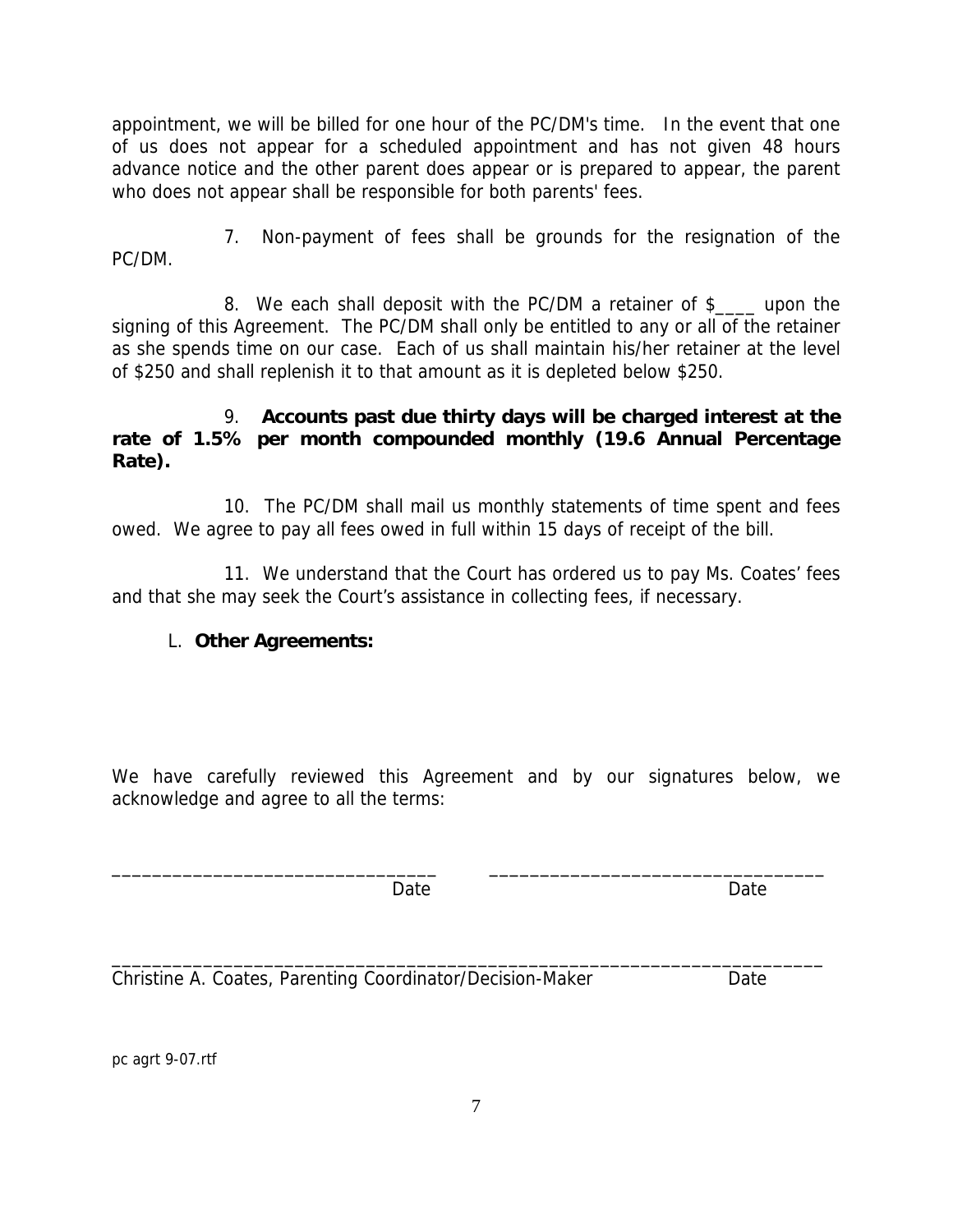#### **14-10-128.1 Appointment of a Parenting Coordinator**

(1) Pursuant to the provisions of this section, at any time after the entry of an order concerning parental responsibilities and upon notice to the parties, the court may, on its own motion, a motion by either party, or an agreement of the parties, appoint a parenting coordinator as a neutral third party to assist in the resolution of disputes between the parties concerning parental responsibilities, including but not limited to implementation of the court-ordered parenting plan. The parenting coordinator shall be an individual with appropriate training and qualifications and a perspective acceptable to the court.

(2) (a) Absent agreement of the parties, a court shall not appoint a parenting coordinator unless the court makes the following findings:

(I) That the parties have failed to adequately implement the parenting plan;

(II) That mediation has been determined by the court to be inappropriate, or, if not inappropriate, that mediation has been attempted and was unsuccessful; and

(III) That the appointment of a parenting coordinator is in the best interests of the child or children involved in the parenting plan.

(b) In addition to making the findings required pursuant to paragraph (a) of this subsection (2), prior to appointing a parenting coordinator, the court shall consider the effect of any documented evidence of domestic violence on the parties' ability to engage in parent coordination.

(3) A parenting coordinator shall assist the parties in implementing the terms of the parenting plan. Duties of a parenting coordinator include, but are not limited to, the following:

(a) Assisting the parties in creating an agreed-upon, structured guideline for implementation of the parenting plan;

(b) Developing guidelines for communication between the parties and suggesting appropriate resources to assist the parties in learning appropriate communication skills;

(c) Informing the parties about appropriate resources to assist them in developing improved parenting skills;

(d) Assisting the parties in realistically identifying the sources and causes of conflict between them, including but not limited to identifying each party's contribution to the conflict, when appropriate; and

(e) Assisting the parties in developing parenting strategies to minimize conflict.

(4) (a) The court may not appoint a person pursuant to this section to serve in a case as a parenting coordinator if the person has served or is serving in the same case as an evaluator pursuant to section 14-10-127 or a representative of the child pursuant to section 14-10-116. After appointing a person pursuant to this section to serve as a parenting coordinator in a case, the court may not subsequently appoint the person to serve in the same case as an evaluator pursuant to section 14-10-127 or a representative of the child pursuant to section14-10-116.

(b) The court may appoint a person who has served or is serving in a case as a child and family investigator pursuant to section 14-10-116.5 to serve in the same case as the parenting coordinator, upon the agreement of the parties. After appointing a person pursuant to this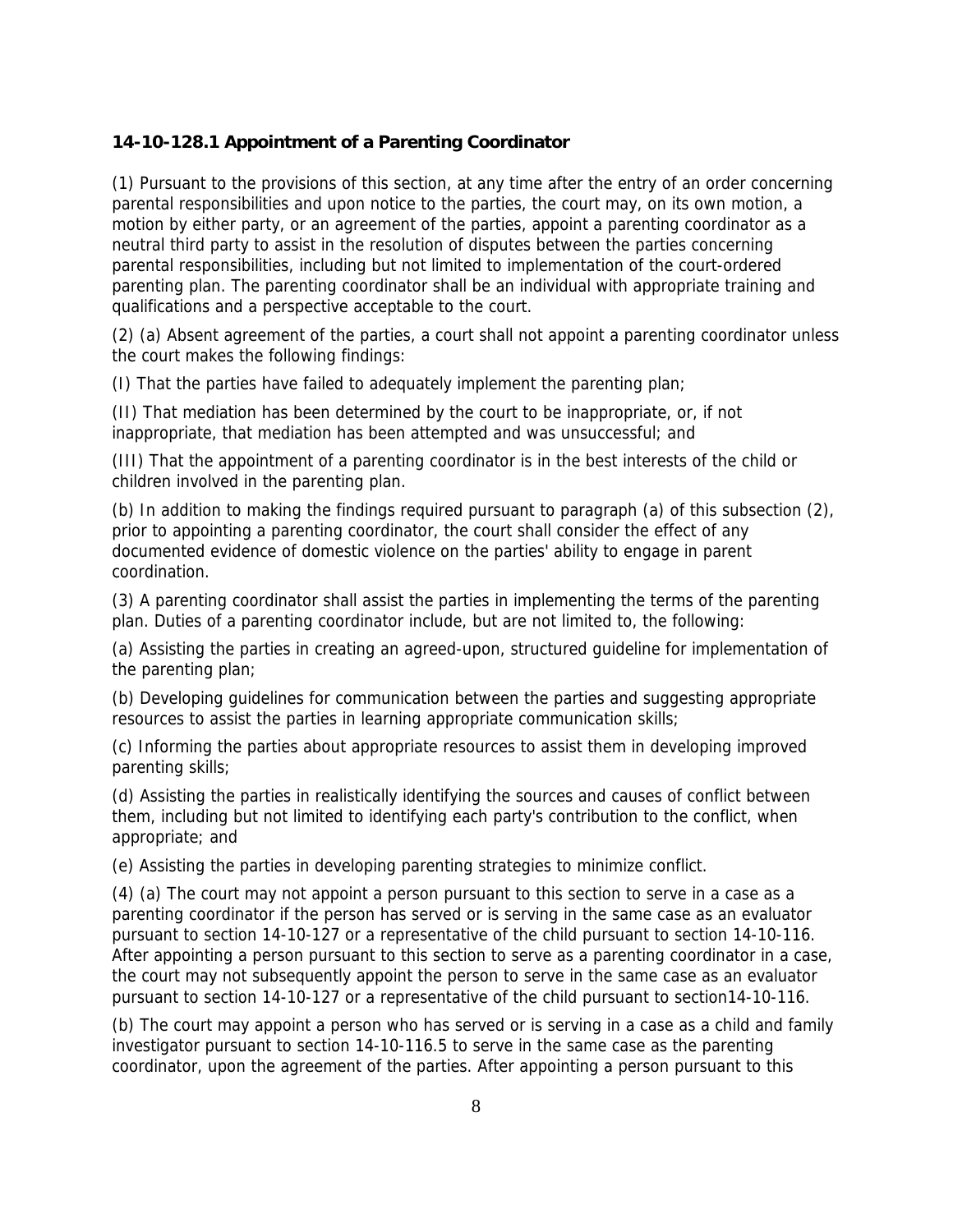section to serve as a parenting coordinator in a case, the court may not subsequently appoint the person to serve as a child and family investigator in the same case pursuant to section 14- 10-116.5.

(5) A court order appointing a parenting coordinator shall be for a specified term; except that the court order shall not appoint a parenting coordinator for a period of longer than two years. If an order fails to specify the length of the court-ordered appointment, it shall be construed to be two years from the date of appointment. Upon agreement of the parties, the court may extend, modify, or terminate the appointment, including extending the appointment beyond two years from the date of the original appointment. The court may terminate the appointment of the parenting coordinator at any time for good cause. The court shall allow the parenting coordinator to withdraw at any time.

(6) A court order appointing a parenting coordinator shall include apportionment of the responsibility for payment of all of the parenting coordinator's fees between the parties. The state shall not be responsible for payment of fees to a parenting coordinator appointed pursuant to this section.

(7) In a judicial proceeding, administrative proceeding, or other similar proceeding between the parties to the action, a parenting coordinator shall not be competent to testify and may not be required to produce records as to any statement, conduct, or decision, that occurred during the parenting coordinator's appointment, to the same extent as a judge of a court of this state acting in a judicial capacity. Nothing in this subsection (7) shall be construed to prohibit a parenting coordinator from testifying or producing records to the extent testimony or production of records by the parenting coordinator is necessary in an action by the parenting coordinator to collect fees from a party to the action.

(8) The parenting coordinator shall comply with any applicable provisions set forth in chief justice directives and any other practice or ethical standards established by rule, statute, or licensing board that regulates the parenting coordinator.

**Source: L. 2005:** Entire section added, p. 952, \_ 1, effective June 2; (4)(b) amended, p. 963, \_ 11, effective July 1.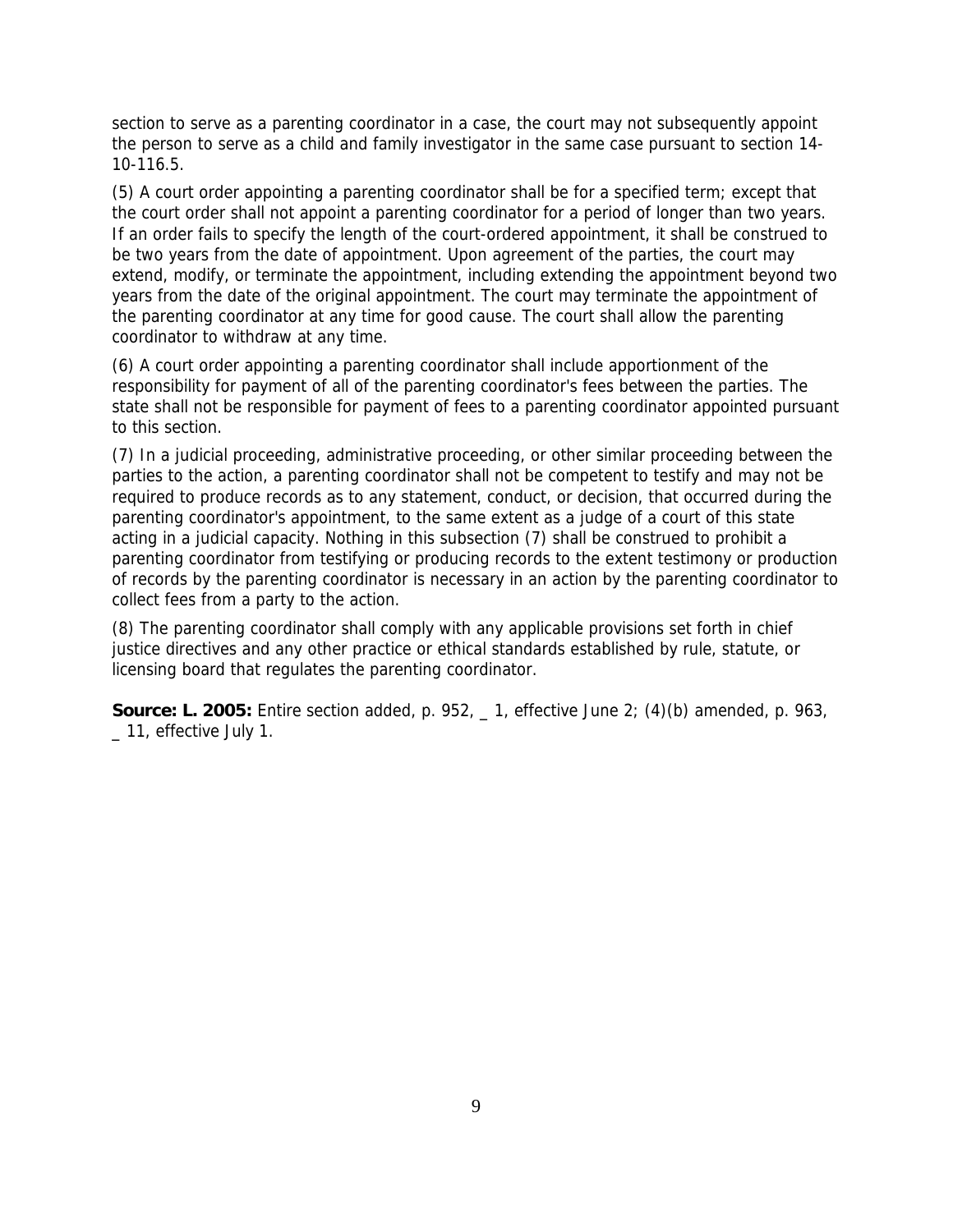#### **14-10-128.3 Appointment of a Decision-Maker**

(1) In addition to the appointment of a parenting coordinator pursuant to section **14-10-128.1** or an arbitrator pursuant to section 14-10-128.5, at any time after the entry of an order concerning parental responsibilities and upon written consent of both parties, the court may appoint a qualified domestic relations decision-maker and grant to the decision-maker binding authority to resolve disputes between the parties as to implementation or clarification of existing orders concerning the parties' minor or dependent children, including but not limited to disputes concerning parenting time, specific disputed parental decisions, and child support. A decisionmaker shall have the authority to make binding determinations to implement or clarify the provisions of a pre-existing court order in a manner that is consistent with the substantive intent of the court order. The decision-maker appointed pursuant to the provisions of this section may be the same person as the parenting coordinator appointed pursuant to section **14-10-128.1**.

(2) The decision-maker's procedures for making determinations shall be in writing and shall be approved by the parties prior to the time the decision-maker begins to resolve a dispute of the parties. If a party is unable or unwilling to agree to the decision-maker's procedures, the decision-maker shall be allowed to withdraw from the matter.

(3) All decisions made by the decision-maker pursuant to this section shall be in writing, dated, and signed by the decision-maker. Decisions of the decision-maker shall be filed with the court and mailed to the parties or to counsel for the parties, if any, no later than twenty days after the date the decision is issued. All decisions shall be effective immediately upon issuance and shall continue in effect until vacated, corrected, or modified by the decision-maker or until an order is entered by a court pursuant to a de novo hearing under subsection (4) of this section.

(4) (a) A party may file a motion with the court requesting that a decision of the decision-maker be modified by the court pursuant to a de novo hearing. A motion for a de novo hearing shall be filed no later than thirty days after the date the decision is issued pursuant to subsection (3) of this section.

(b) If a court, in its discretion based on the pleadings filed, grants a party's request for a de novo hearing to modify the decision of the decision-maker and the court substantially upholds the decision of the decision-maker, the party that requested the de novo hearing shall pay the fees and costs of the other party and shall pay the fees and costs incurred by the decisionmaker in connection with the request for de novo hearing, unless the court finds that it would be manifestly unjust.

(5) A court order appointing a decision-maker shall be for a specified term; except that the court order shall not appoint a decision-maker for a period of longer than two years. If an order fails to specify the length of the court-ordered appointment, it shall be construed to be two years from the date of appointment. Upon agreement of the parties, the court may extend, modify, or terminate the appointment, including extending the appointment beyond two years from the date of the original appointment. The court may terminate the appointment of the decision-maker at any time for good cause. The court shall allow the decision-maker to withdraw at any time.

(6) A court order appointing a decision-maker shall include apportionment of the responsibility for payment of all of the decision-maker's fees between the parties. The state shall not be